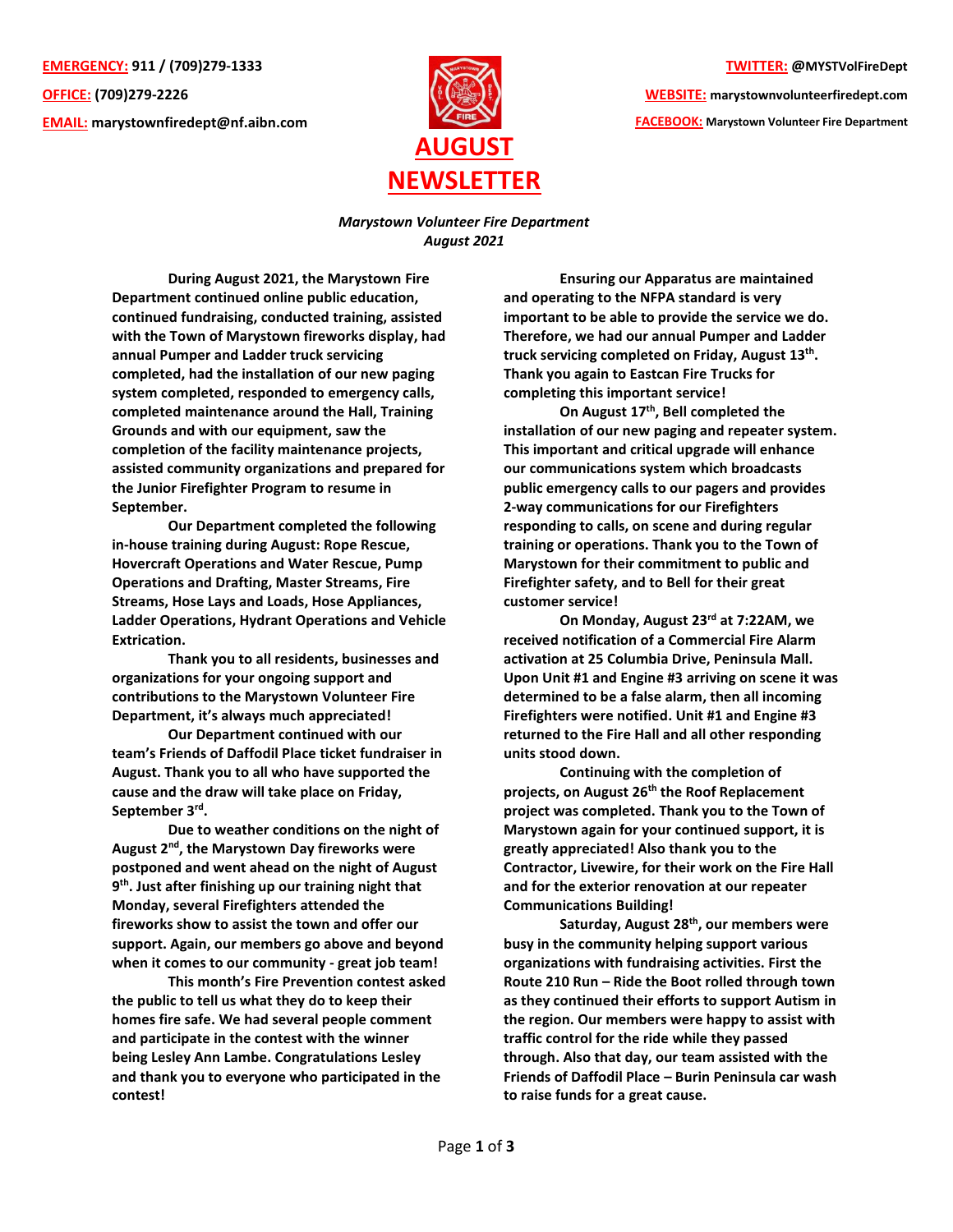**The following day, several of our members attended and assisted with the Friends of Daffodil Place – Burin Peninsula family day held at the Lions Grounds. Congratulations to the Friends of Daffodil Place on a successful weekend of fundraising!**

**On Monday, August 30th at 8:18PM, just as our members were finishing up with our regular training night, we received notification of a Motor Vehicle Accident (MVA) on Route 220 in Black Brook. The crew at the Training Grounds was dispatched with 3 Officers and 6 Firefighters that responded with Unit #1, Engine #3, Mobile #5 and Rescue #6. Upon Burin Fire Department's arrival on scene it was determined our response was not needed, all units stood down while enroute and returned to the Fire Hall. Ambulance services as well as the Royal Canadian Mounted Police (RCMP) also attended the scene.** 

**Junior Firefighter applicants for 2021, please see your email for important updates regarding our program starting on September 15th and kindly reply to the email as requested. We look forward to you joining us!**

**Thank you to the Green Team who finished painting fire hydrants mid-August for this year, we greatly appreciate your help and look forward to working with you again next year. Also, thank you to the Public Works crew for their ongoing maintenance and servicing of the fire hydrants to ensure operability!**



**Photo 1. Hovercraft Operations and Water Rescue Training.**



**Photo 2. Rope Rescue Training.**



**Photo 3. Annual Pumper and Ladder Servicing.**



**Photo 4. Water Rescue Training.**



**Photo 5. Paging System installation completion.**



**Photo 6. Ladder Operations with Master Streams Training.**



**Photo 7. Pump Operations Training.**